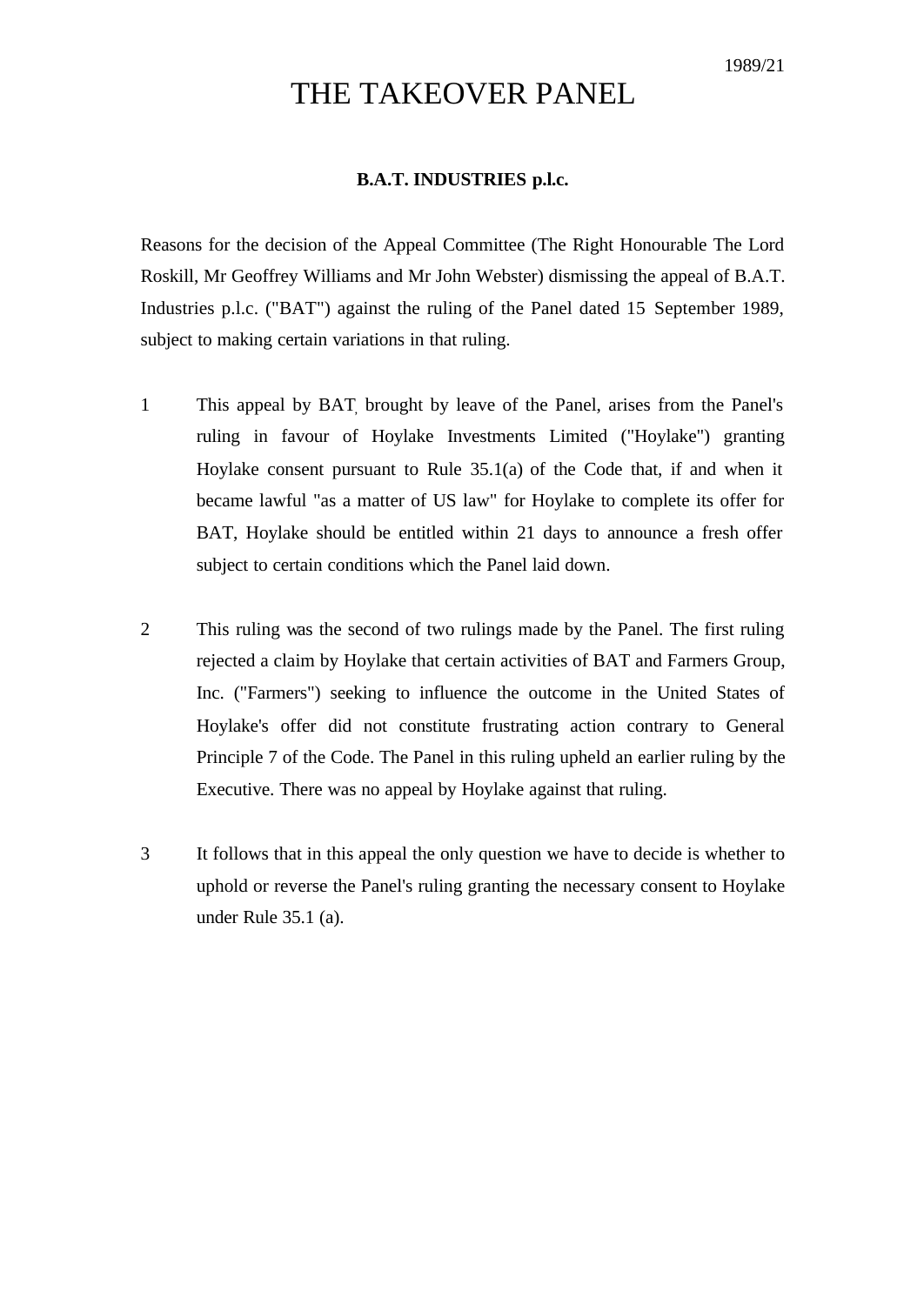- 4 The Panel described this case as "extremely difficult". It was for this reason that somewhat exceptionally leave to appeal was given. We agree that this appeal raises extremely difficult issues and has an importance beyond its importance to the parties immediately involved.
- 5 The background of the controversy is well known. The Hoylake bid itself was controversial in more ways than one. The Panel's ruling has given rise to controversy and considerable differences of opinion between those who regard it as plainly right and those who regard it as at best doubtfully correct or possibly setting a dangerous precedent. The factual background is detailed in the Panel's ruling. There has been no serious challenge to the Panel's primary findings of fact. What have been vigorously challenged by BAT are the conclusions reached by the Panel founded upon those findings. We shall not therefore lengthen these reasons by repeating those primary findings. These have been well publicised.
- 6 In the light of certain submissions made to us by the Executive we think we should first set out how we see the functions of the Appeal Committee in an appeal of this nature. The Executive submitted that we ought only to exercise what it described as supervisory jurisdiction over the Panel. That is to say that we ought not to regard ourselves as carrying out the ordinary functions of an appellate tribunal but only be prepared to interfere in the same circumstances as those in which the Courts in judicial review proceedings would interfere with a decision of an administrative tribunal. Though Hoylake understandably supported this approach we unhesitatingly reject it. So to hold would not only greatly constrain the activities of the Appeal Committee but would mean that a would be appellant could not hope to secure relief from the Appeal Committee other than the relief which he could also get from the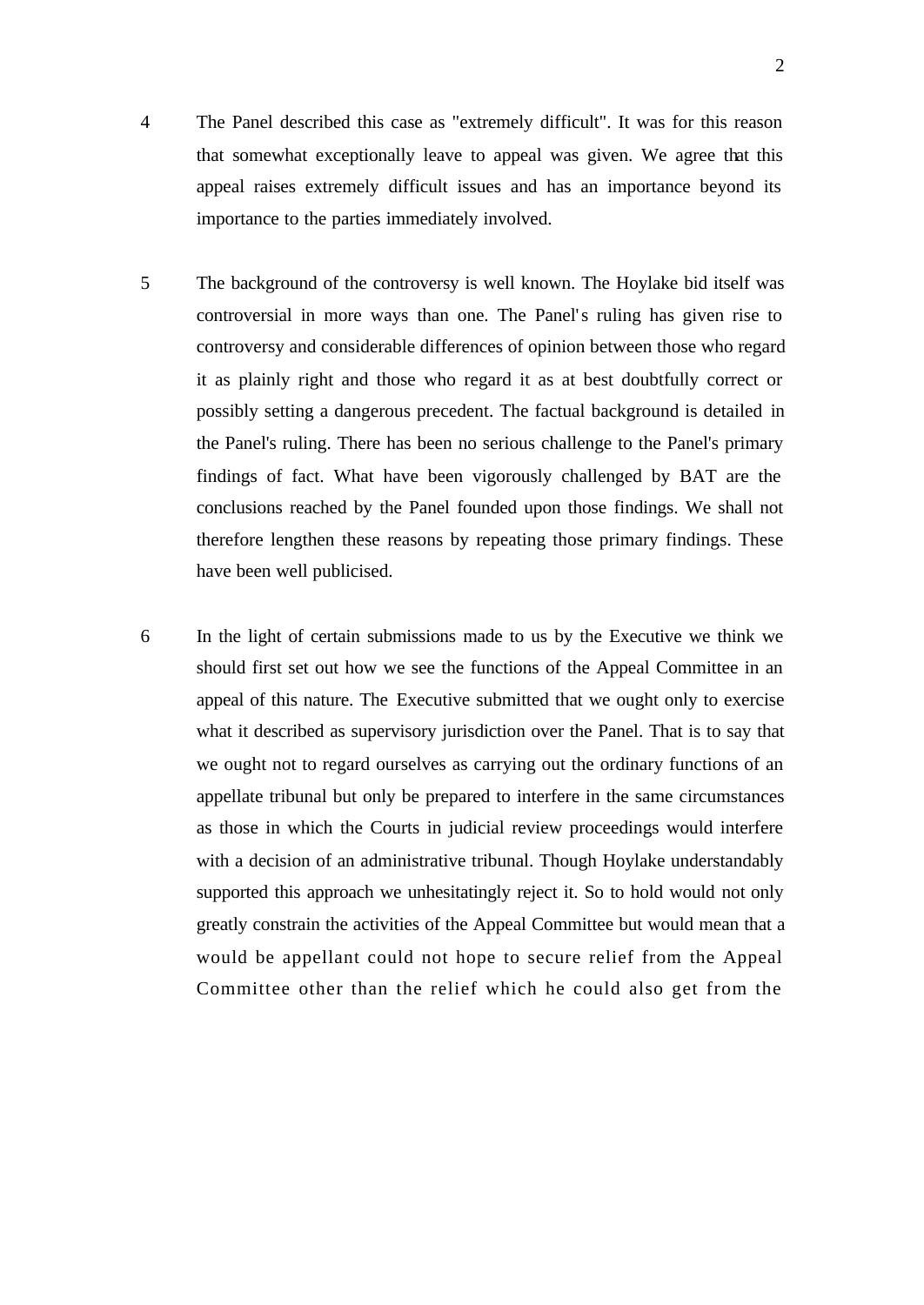Courts in judicial review proceedings. We find nothing in the Introduction to the Code which deals with the creation and functions of the Appeal Committee which constrains its activities in the manner suggested. So to hold would in effect involve the Appeal Committee only interfering if it thought that the Panel had reached a "perverse" conclusion. That is to say a conclusion which no reasonable tribunal could have reached on the primary facts found. We do not regard our jurisdiction as so restricted.

- 7 We regard our functions as those of any appellate tribunal subject only to a possible restriction on the hearing of fresh evidence. We must listen to the criticisms made of the Panel's decision and give such weight to those criticisms as we think right. If we conclude that the Panel's decision is wrong, remembering it is for an appellant to show that the decision is wrong, we should and indeed must interfere. But when the decision appealed from involves the exercise of a discretion given by the Code to the Panel we ought not to interfere with that exercise of discretion unless we are satisfied that it has been wrongly exercised or that in exercising it the Panel has disregarded some important factor or proceeded upon some wrong principle. It is not enough in our view to justify the Appeal Committee interfering with the exercise of a discretion by the Panel merely that the Appeal Committee itself thought that it might or even would have exercised that discretion differently.
- 8 The wider importance of this appeal lies in the problems which arise when the timetable laid down by the Code comes into conflict with the regulatory requirements of the laws of a foreign country, by no means always the United States, to the laws of which an offeree company or a subsidiary or sub-subsidiary of an offeree company is immediately subject. It was strenuously argued on behalf of BAT that in the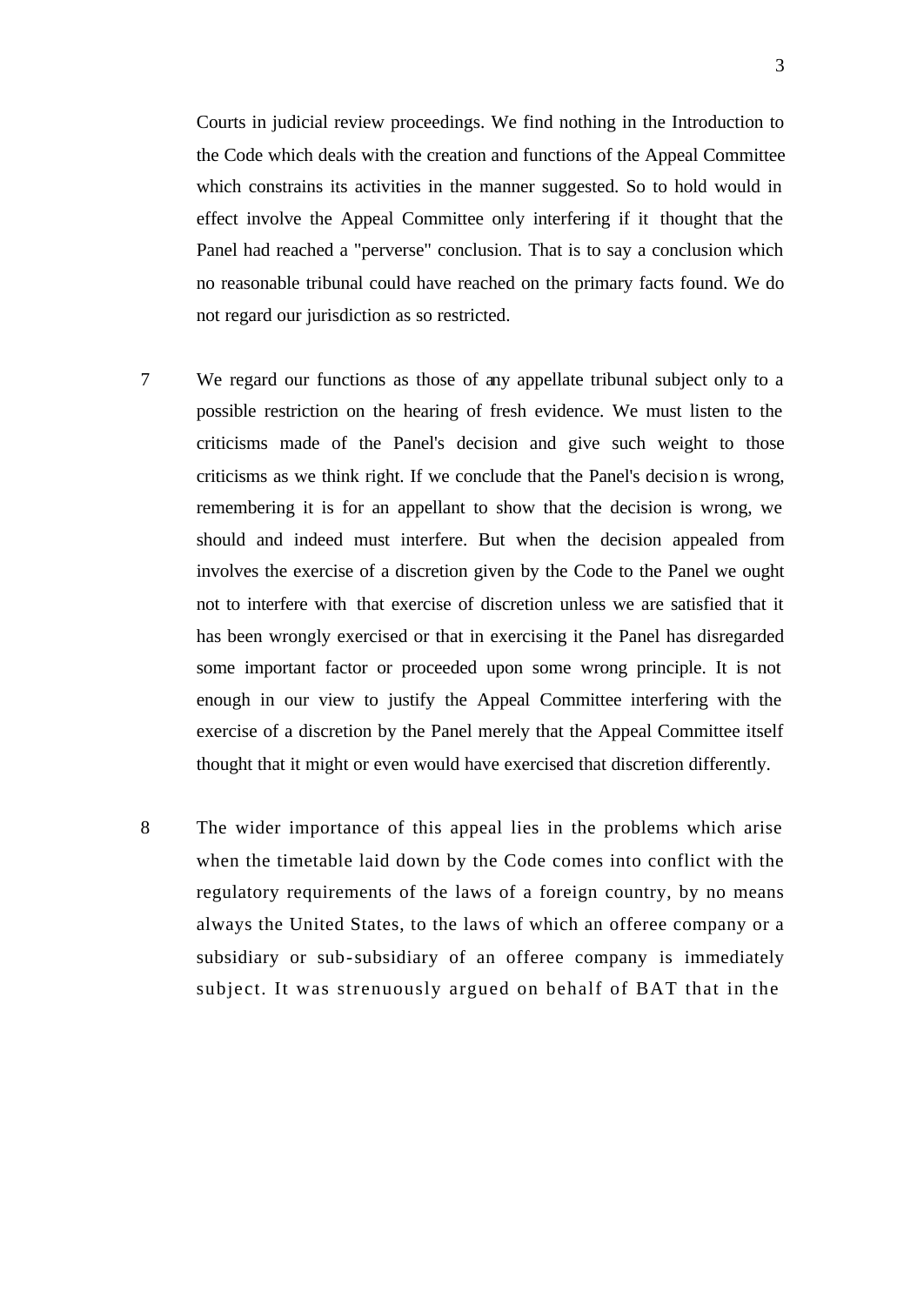present case there was or at least should have been no such conflict. The Code timetable could have been complied with but for Hoylake's own action. They had, it was said, put forward a controversial bid supported by inadequate capital resources and their proclaimed strategy revealed an initial failure to comply with General Principle 3. If they themselves proclaimed a strategy which in practice precluded compliance with the timetable of the Code they should not be entitled to have indulgence extended to them under Rule 35.1 (a). Their strategy involved adding debt to BAT which must raise doubts in the mind of any regulatory authority as to the propriety of a suggested change of control of Farmers. To make matters worse it was said that Hoylake had advanced successive arguments in regulatory proceedings, the nature of some of which made it inevitable that those proceedings should be protracted and thus the Code timetable not complied with. Hoylake had asserted a want of jurisdiction in the regulatory authorities. Alternatively they argued that BAT fell within certain relevant exceptions. These and various other arguments, cumulative or alternative, all combined to make delay inevitable.

- 9 This part of the argument for BAT was well summarised by saying that the whole purpose of the Code was to ensure an orderly framework in the control of takeover bids. The Panel's decision had reduced this orderly framework to "a disorderly tangle". Hoylake's difficulties were of their own making and it was not right for the Panel to help them "pick up the pieces" by the exercise of the discretion accorded by Rule 35.1 (a).
- 10 It was also said that there was no finding by the Panel that the ownership of Farmers made BAT bid-proof and that without such a finding there ought not to have been a grant of an extension. It is correct that there is no such finding.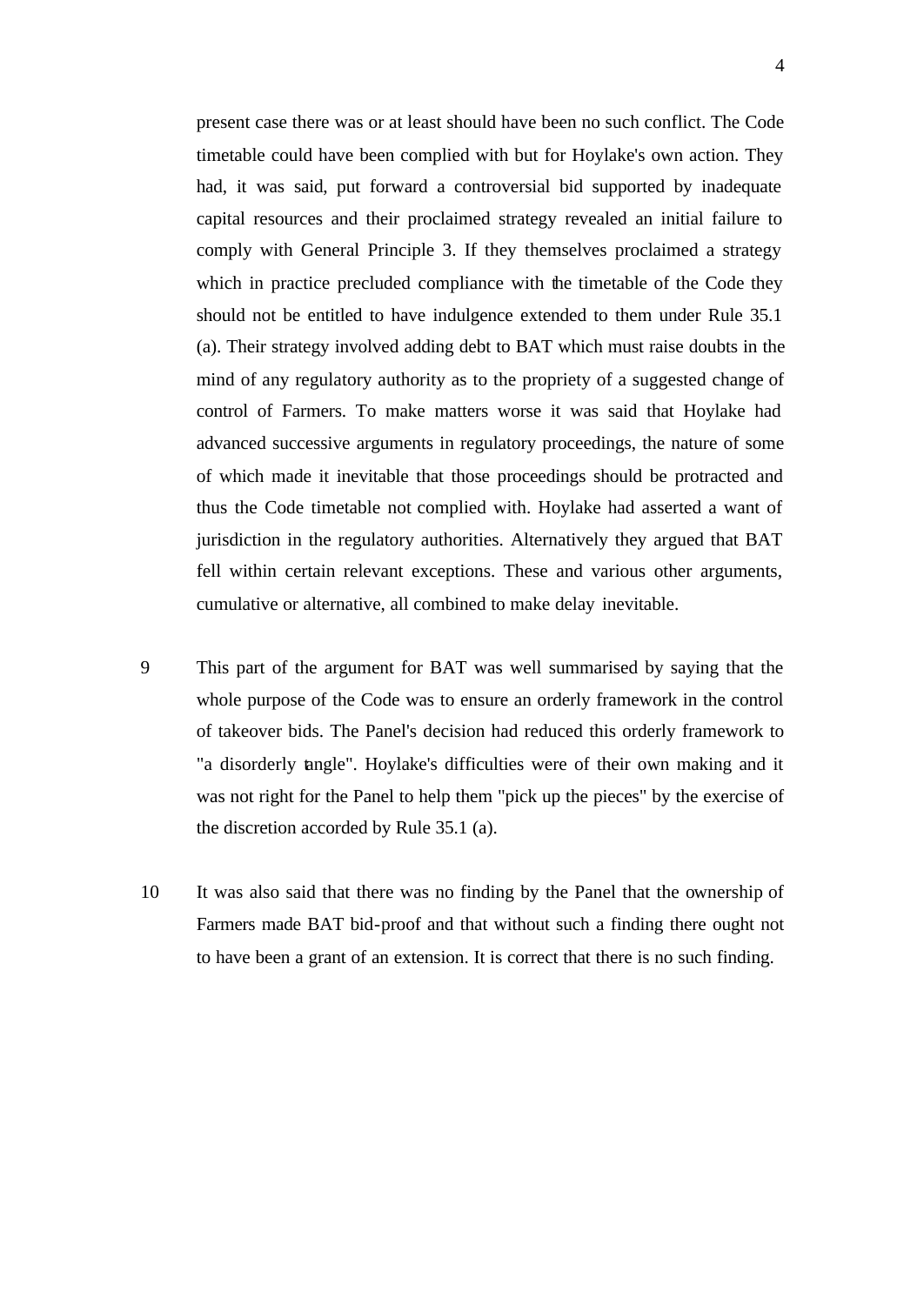Indeed we do not see how such a finding could properly have been made by the Panel. If such a finding had properly been made it would clearly have been a relevant factor in considering whether or not to grant an extension since the Code is not designed to make offeree companies bid-proof. But in our view the absence of such a finding does not preclude the grant of such an extension if the circumstances of the particular case justify it.

11 There is no doubt that the Code has to be applied by the Panel in everchanging situations. There is no doubt that the development of the application of the Code should be both orderly and consistent. But reliance on absence of precedent for a particular decision is not an argument which readily appeals in an ever-changing situation such as exists in the world of takeover bids today. There is never a precedent for a particular course of action until a particular course of action has been adopted at least once. There can be no doubt that the development of what Sir James Goldsmith called "globalisation" (the word was his) can now easily give rise to what he called "mismatch" (also his word). By this phrase we understood him to mean that the evolution of takeovers of companies with extensive overseas interests and the recent increase in their number is more likely to give rise to potential conflicts between the Code timetable and the necessity for complying with the requirements of local regulatory authorities. This is no doubt true. It follows that it must behove an intending offeror to make sure before he announces his offer that so far as lies in his power he has done all that is reasonably possible to enable him to comply with the Code timetable. If, even so, it may be impossible for him to comply with the Code timetable he should consult the Executive as to the best way of proceeding. If he has not or does not, he is likely to be held to be the author of his own misfortunes and exceedingly unlikely to be accorded the indulgence of an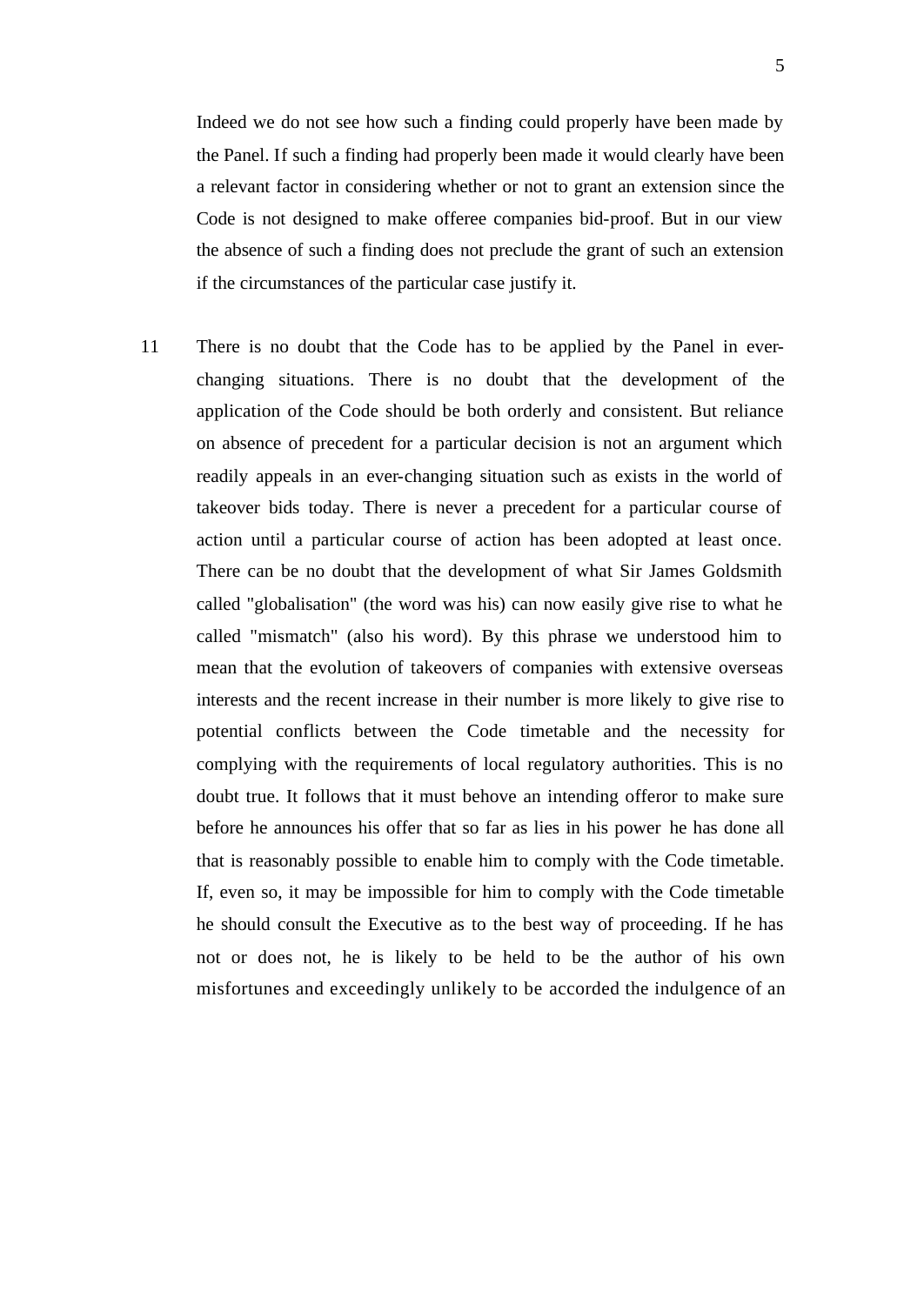escape from his predicament by the grant of an extension under Rule 35.1 (a). When this point was put to Sir James Goldsmith he expressly agreed that in such a case the offeror could not reasonably expect to be granted that indulgence.

- 12 It was clear to us that Hoylake felt strongly that part at least of the delay in the United States was due to the activities of BAT and Farmers especially in their participation in the pending regulatory proceedings in the nine states. BAT riposted that once the "frustration" issue had been determined in their favour it was wrong for the Panel and would be wrong for us in considering to what extent Hoylake were the authors of their own misfortunes to have any regard whatever to the actions taken in those proceedings by BAT and Farmers. We disagree. We agree with and endorse what the Panel said in this connection. In considering to what extent Hoylake are to blame for the delay it must be relevant for the Panel and for us to look and see what other factors have contributed to that delay.
- 13 BAT referred us to the Note on Rules 35.1 and 35.2. They said correctly that there were four dispensations there mentioned and claimed that the Panel by its decision had added a fifth. We have no hesitation in rejecting this argument. The reference to those four dispensations is preceded by a sentence which shows quite clearly that those are dispensations which would "normally" be granted but the four are no more than illustrations of the "normal" practice. The list is neither definitive nor exhaustive.
- 14 Complaint was made of the analogy drawn by the Panel with the position under Rule 12 where a reference is made to the Monopolies and Mergers Commission. It was said that the suggested analogy between a reference to the Commission and the regulatory process was inept. In the former case the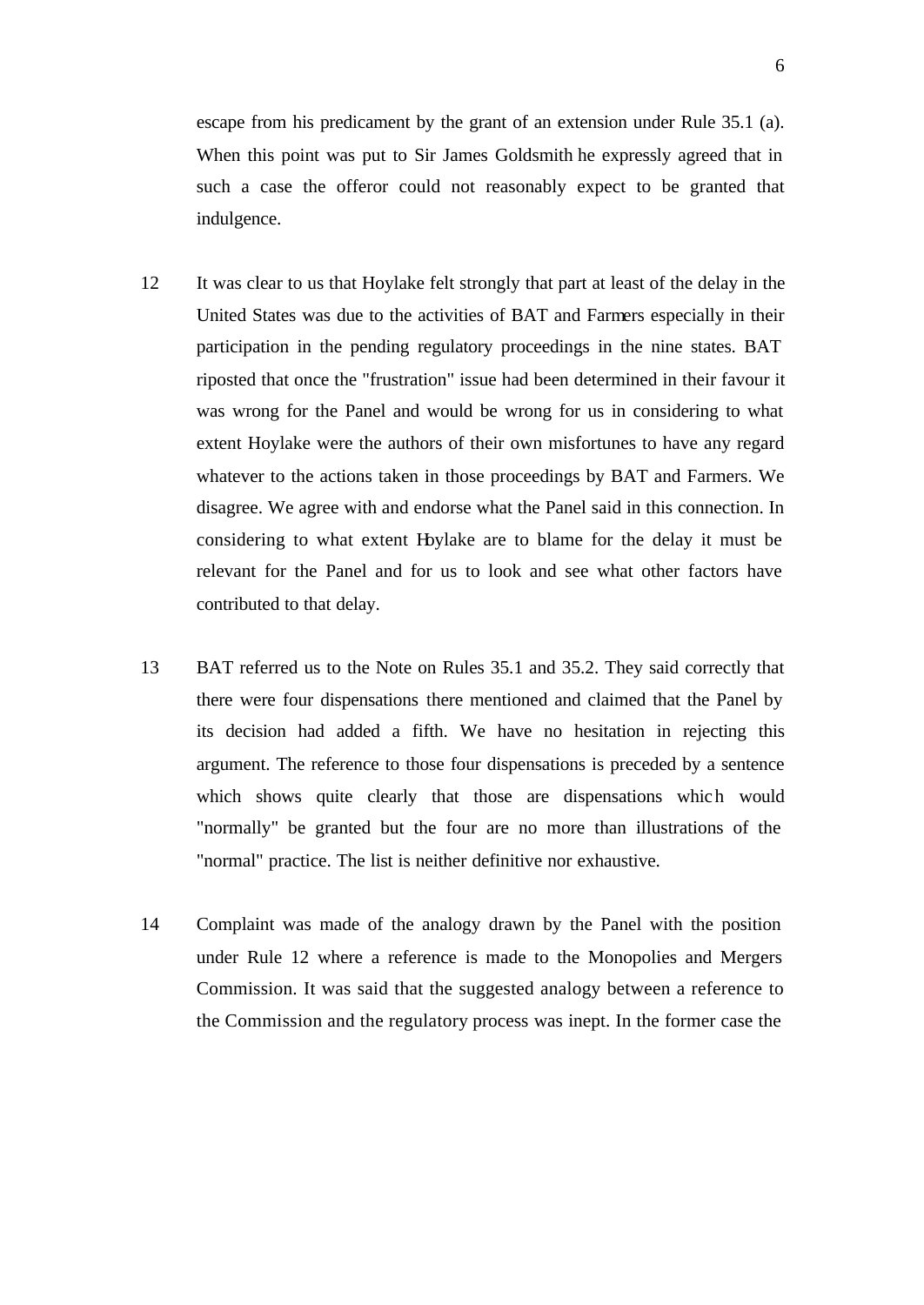dates of the Report and of any resulting decision of the Secretary of State upon it could be anticipated with reasonable accuracy. This was not the case with foreign regulatory authorities whose decisions might be subject to a series of appeals through the entirety of the relevant court structure. We agree that the analogy like most analogies is imperfect. But we think that the Panel in referring to Rule 12 intended no more than that the Rule illustrates a situation in which the subsequent imposition of statutory regulatory control can operate to prevent the ordinary and orderly running of the Code timetable.

15 BAT complained that one serious result of the Panel's ruling was that the constraints imposed by General Principle 7 and Rule 21 would continue to apply. BAT would be subjected to a state of siege until the situation created by the Panel's ruling was finally resolved. We have considered this submission with especial care and not without some measure of sympathy for securing the consent of shareholders to a particular course of action in the case of a company of the size of BAT is likely to be both protracted and expensive. But it must be remembered that the second paragraph of the Introduction to the General Principles in the Code provides: "While the boards of an offeror and the offeree company and their respective advisers have a duty to act in the best interests of their respective shareholders, these General Principles and the ensuing Rules will, inevitably, impinge on the freedom of action of boards and persons involved in offers; they must, therefore, accept that there are limitations in connection with offers on the manner in which the pursuit of those interests can be carried out."

In the light of the possible timescale we would expect the Executive and the Panel in considering any questions which arose under Rule 21 to have regard to the difficult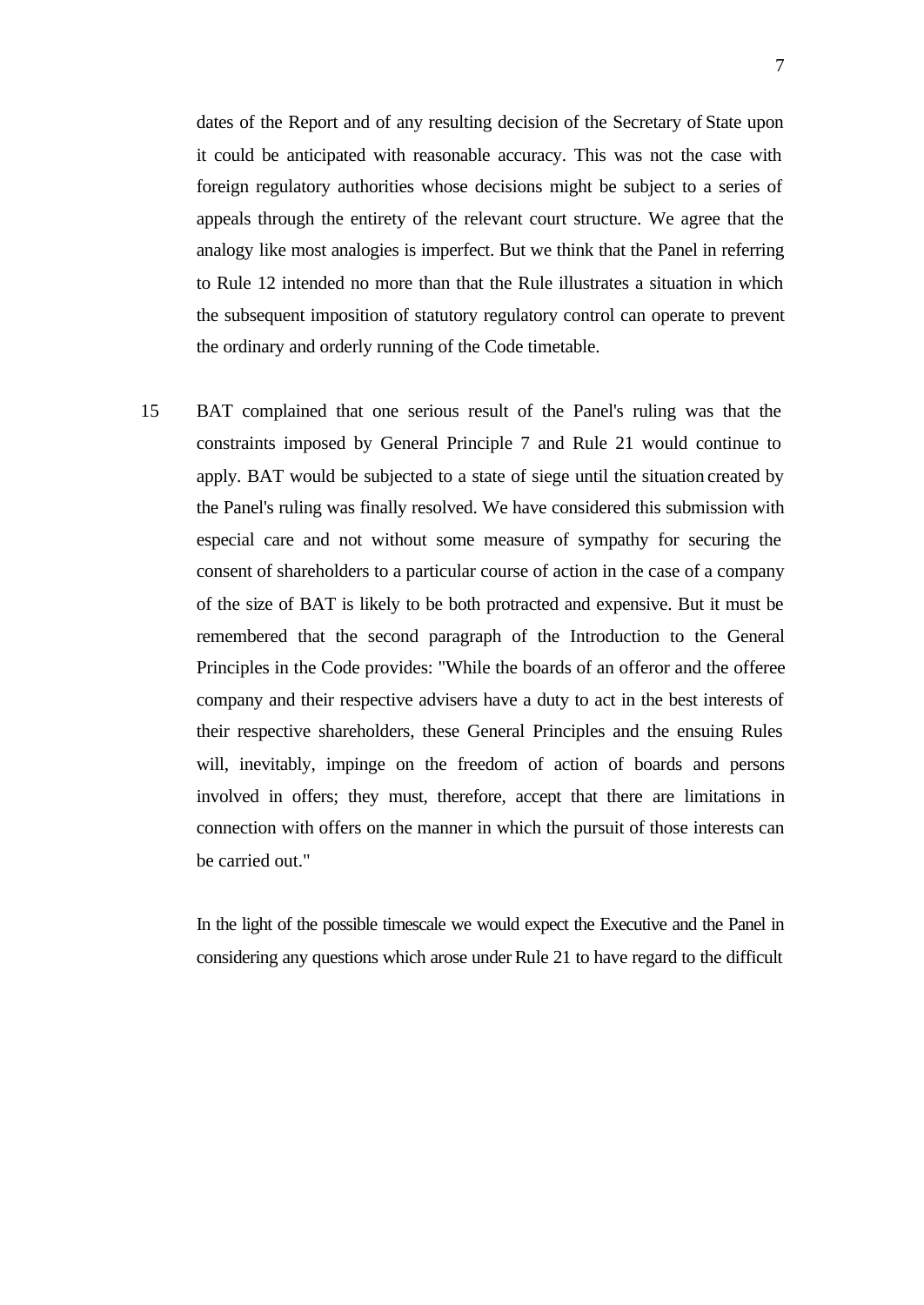situation in which BAT could find themselves placed and to the possible dangers of an inflexible approach to the restrictions imposed by that Rule.

- 16 We have no hesitation in rejecting the arguments which we have already outlined in paragraphs 8 and 9 above that Hoylake were the authors of their own misfortunes and that for that reason alone should be denied the relevant extension under Rule 35.1 (a). We see no reason to interfere with the Panel's conclusions on this part of the case. We think as did the Panel that Hoylake had a genuine expectation when the offer was announced of being able to comply with the Code timetable and that expectation accorded with advice which they had received on the other side of the Atlantic. We are satisfied that the present problems arise because of the protraction of the several regulatory proceedings. BAT and Farmers are of course entitled to oppose Hoylake's applications in those proceedings. In our view there is a marked difference in principle between stating reasoned objections to a particular proposal and actions taken which are no more than mere delaying tactics. The Panel have made their views as to the taking of delaying tactics clear and we endorse what they have said in that respect.
- 17 We ought to mention two further matters if only for the sake of completeness. First it was suggested that this was a case in which Rule 31.7 might be invoked. We disagree. We think that generally speaking Rule 31.7 can usefully be invoked only where a short period of time is involved. Second, there was some discussion regarding Hoylake's intended sale of Farmers to Axa Midi Assurances. Having regard to what we were told about the contractual terms of that arrangement we do not think that that prospective sale affects any matters which we now have to decide.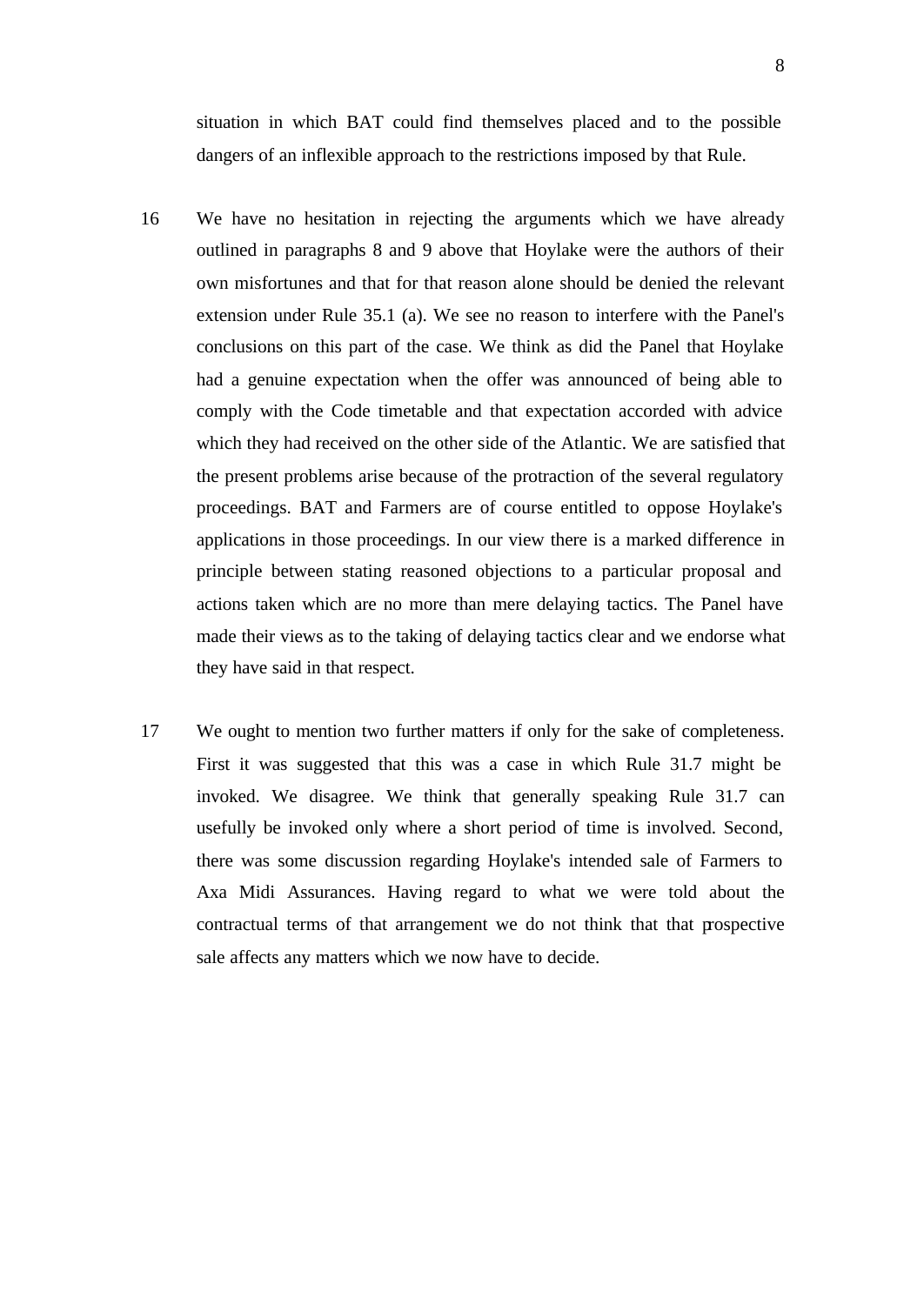- 18 We now return to what we regard as the single important issue to be decided. Did the interests of the BAT shareholders require that they should have the chance of considering an offer from Hoylake free from regulatory consents and within the Code timetable? The Panel answered this question in the affirmative. In principle we see no reason for disagreeing on the facts of this particular case. Subject therefore to what we have to say about the form of the ruling the appeal is dismissed. We think it right to add that had we been faced with the same situation as the Panel we would have exercised our discretion in the same way as they did.
- 19 It remains for us to consider other matters arising from the Panel's ruling which have led us to conclude that certain variations in the wording and on one point the substance of that ruling should be made. The relevant passages in the Panel's ruling are as follows:

"We therefore consider that the balance is in favour of granting consent that, on the condition that it lapses its current bid as soon as reasonably practicable following this decision and the completion of any appeal against it, Hoylake should, if and when during the subsequent 12 months it becomes lawful as a matter of US law for Hoylake to complete its offer for BAT, be permitted within 21 days after the final clearance to announce a new offer for BAT.

The principle of our ruling is that Hoylake should be entitled to make a new offer at any time within 21 days after it has become lawful as a matter of US law for it to complete its offer for BAT. The exact definition of this date, to remove any residual uncertainties as to precisely when Hoylake might be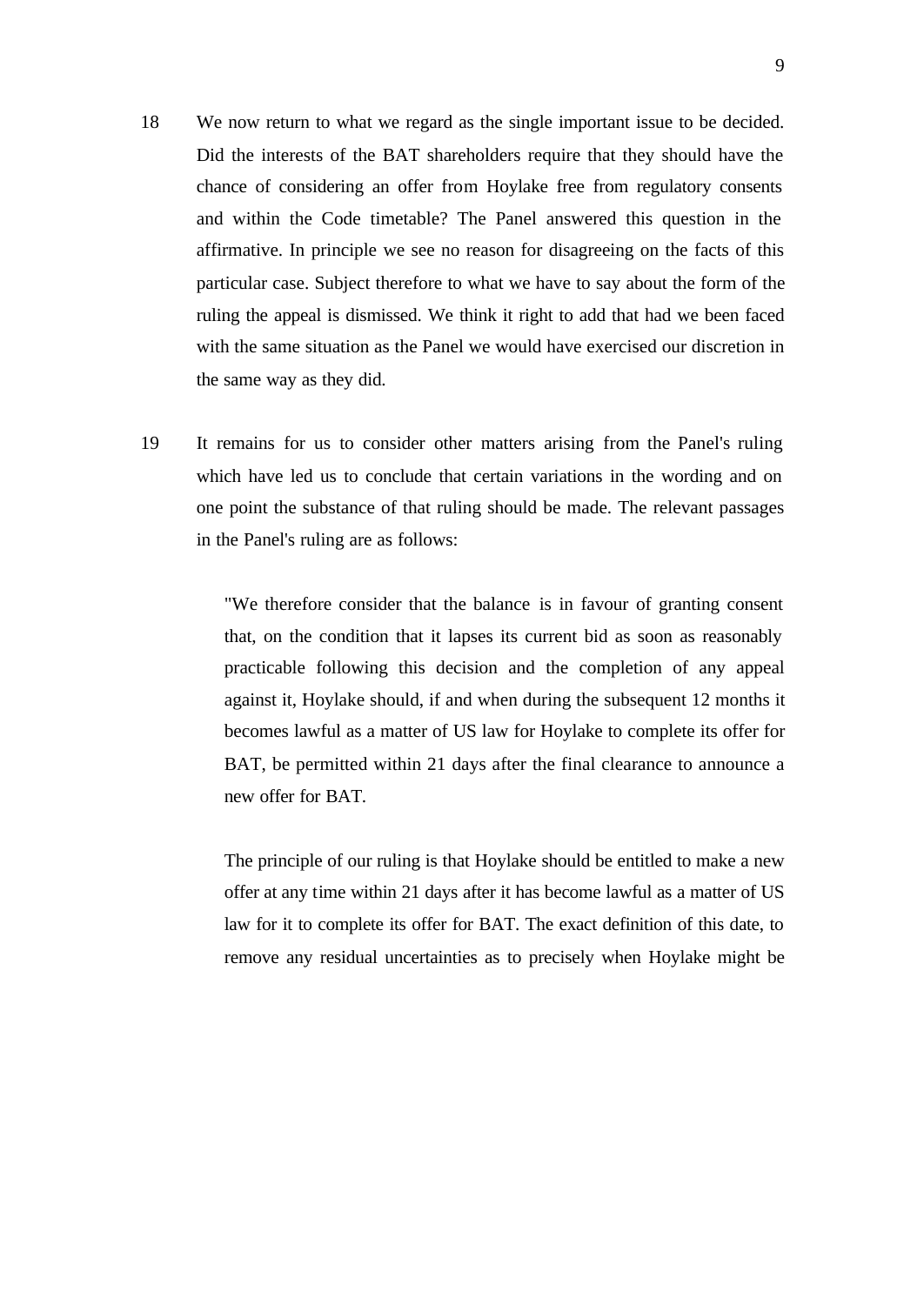free to offer again, will be determined by the Executive (subject, of course, to the right of appeal to the full Panel) after hearing the suggestions of Hoylake and the comments of BAT. Hoylake will be required to make an announcement as soon as this date is reached."

This second paragraph repeats almost verbatim an earlier paragraph on page 3 of the Panel's ruling.

- 20 The wording of these passages seems to us to raise three matters. First the phrase "US law" is imprecise in a context where the relevant regulatory law is State law. Second, though it is left to the Executive and if necessary to the Panel to determine the exact relevant date it is not clear to us by reference to what precise factual position that date is to be determined. Third, as worded the ruling appears to envisage that the 21 days might start to run from a date more than 12 months from the date when the original bid would in any event have lapsed. If this be right, BAT might if the regulatory procedures are protracted beyond present expectations find itself subject to greater restrictions as for example under General Principle 7 and Rule 21 of the Code than would have applied if the original bid had lapsed and Hoylake had made another bid 12 months thereafter.
- 21 As to the first and second points the difficulties have been resolved by agreement between the parties and the Executive in the following terms:

"Under the Takeover Panel's decision dated 15 September 1989 Hoylake shall be entitled to make a new offer within 21 days of the first date upon which it is lawful, as a matter of insurance law in Arizona, California, Idaho, Illinois, Kansas, Ohio, Oregon, Texas and Washington, for Hoylake to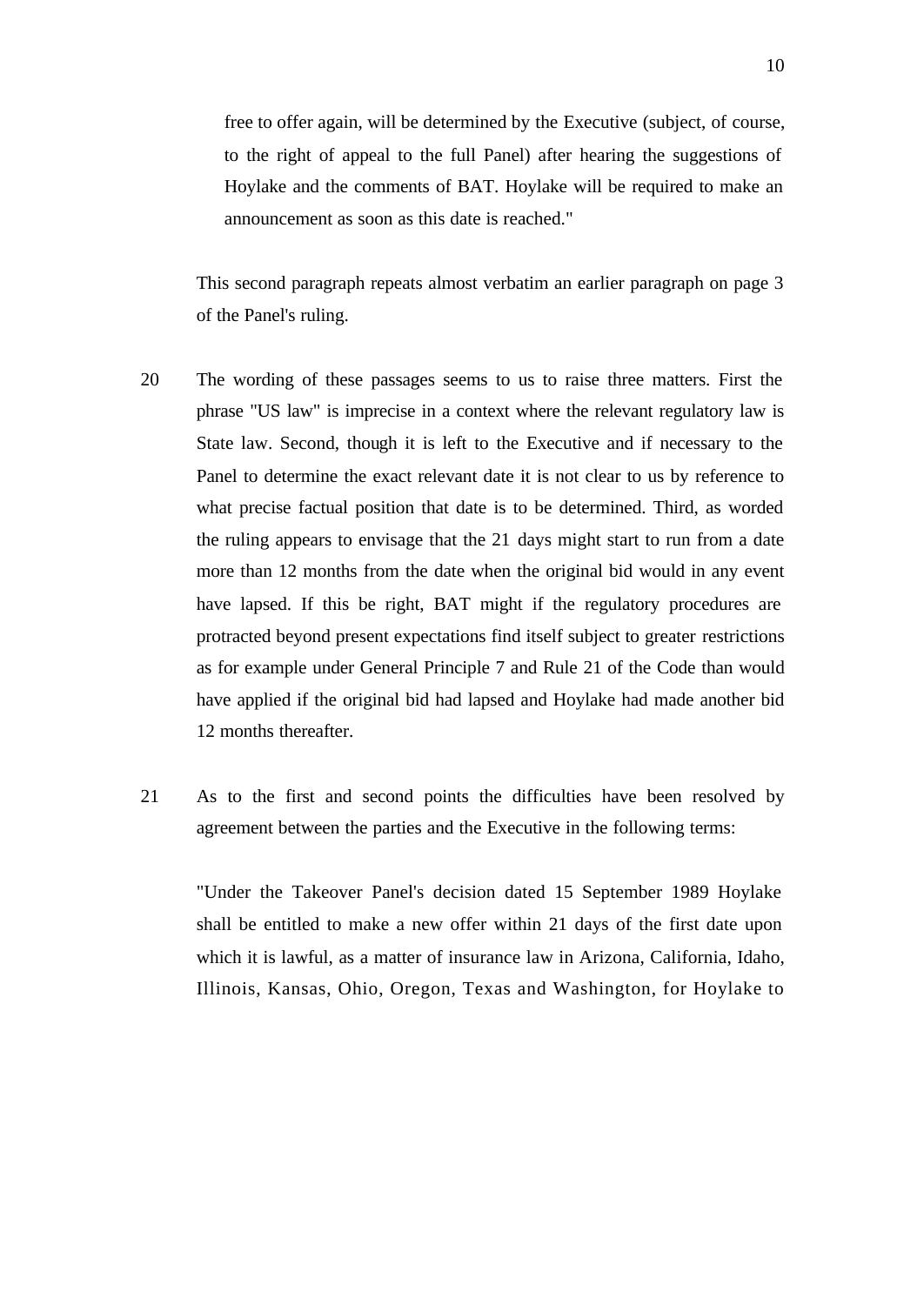acquire control of B.A.T. Industries p.l.c. on the basis of the new offer (the "clearance date"). The clearance date shall be the first date when:

- i) in each of the nine states the state insurance authority has approved such acquisition, declared such acquisition exempt, or declared the state statute inapplicable; or a US federal court has ruled the state statute unconstitutional, and
- ii) there is no stay or other order of a US state or federal court that prohibits completion of such acquisition."

The word "first" which we have underlined in this passage was added at our suggestion to make the position clearer. BAT sought to add further words, namely: "It follows that the revised offer, when made, may not be conditional upon US Regulatory Consents nor upon the sale of Farmers to a party who at the time may require US Regulatory Consents." Hoylake understandably opposed this addition. We think their objection is well-founded. To add these words would leave Hoylake at risk in the event of a sudden change either in the law or in the attitude of regulatory authorities. We therefore think that the second paragraph of the Panel's ruling which we have quoted above should be re-worded. The complete re-wording, together with the further amendment set out in paragraph 23, will be found in the appendix. This will have the effect of replacing the second paragraph on page 3 of the Panel's ruling.

22 As regards the third point we think an overriding ceiling of twelve months should be added, in other words the clearance date must be not later than twelve months from a date we will discuss shortly. BAT then argued that the ceiling date should be six months from that date with an option to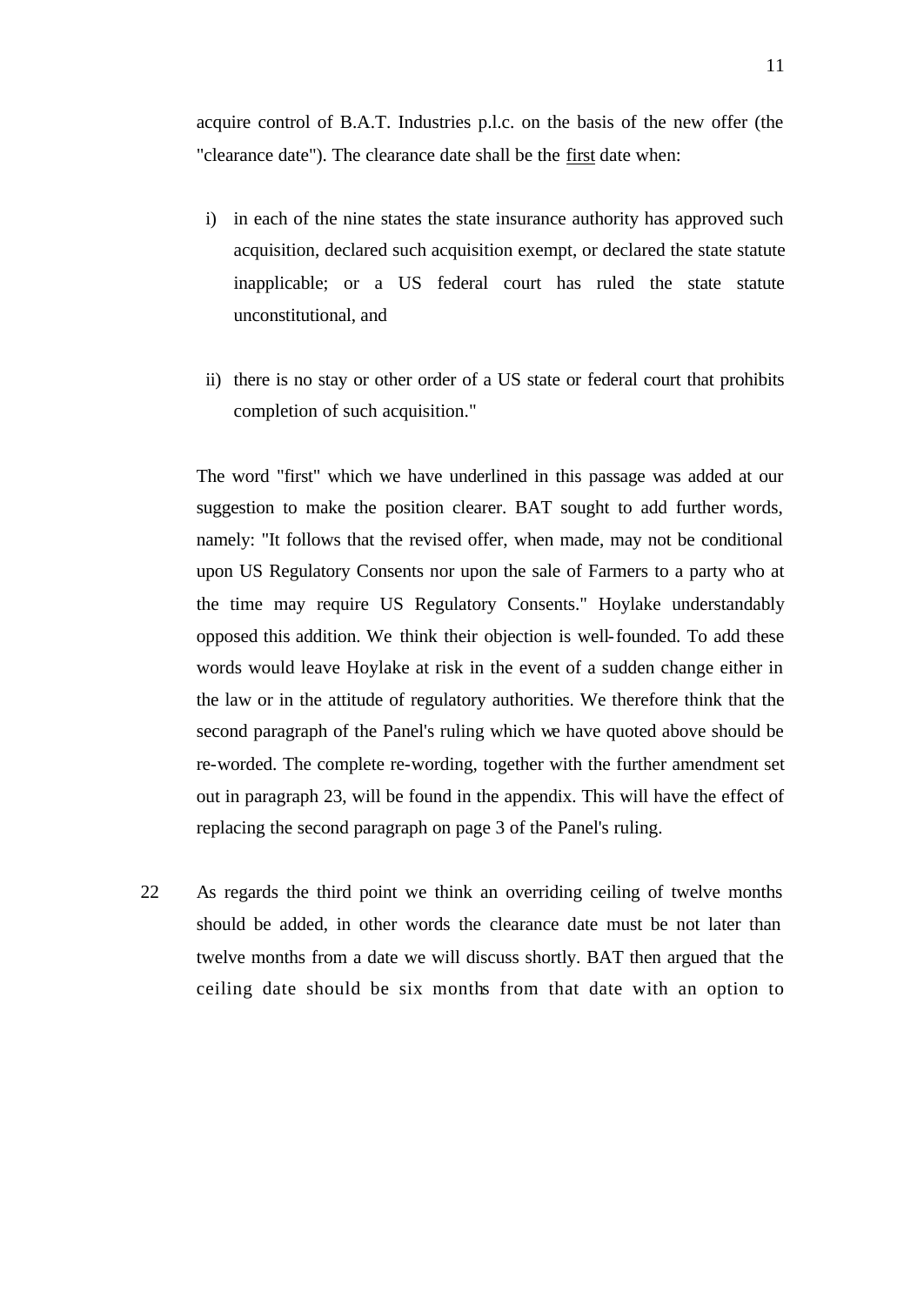Hoylake to apply to the Panel for a further six months extension if they could justify it. We disagree since, having heard the submissions, we do not think that this suggestion accords with the realities of the situation.

- 23 We think that the relevant clearance date should be not later than twelve months from the date of publication of our decision, that is to say not later than 28 September 1990. We therefore think that there should be added to the re-worded paragraph the sentence "the clearance date must be not later than 28 September 1990".
- 24 We should add that when this question was raised Hoylake accepted that there should be this twelve months ceiling date but opposed the suggested reduction to six months.
- 25 Subject to the matters dealt with in the preceding paragraphs the appeal is dismissed.

29 September 1989